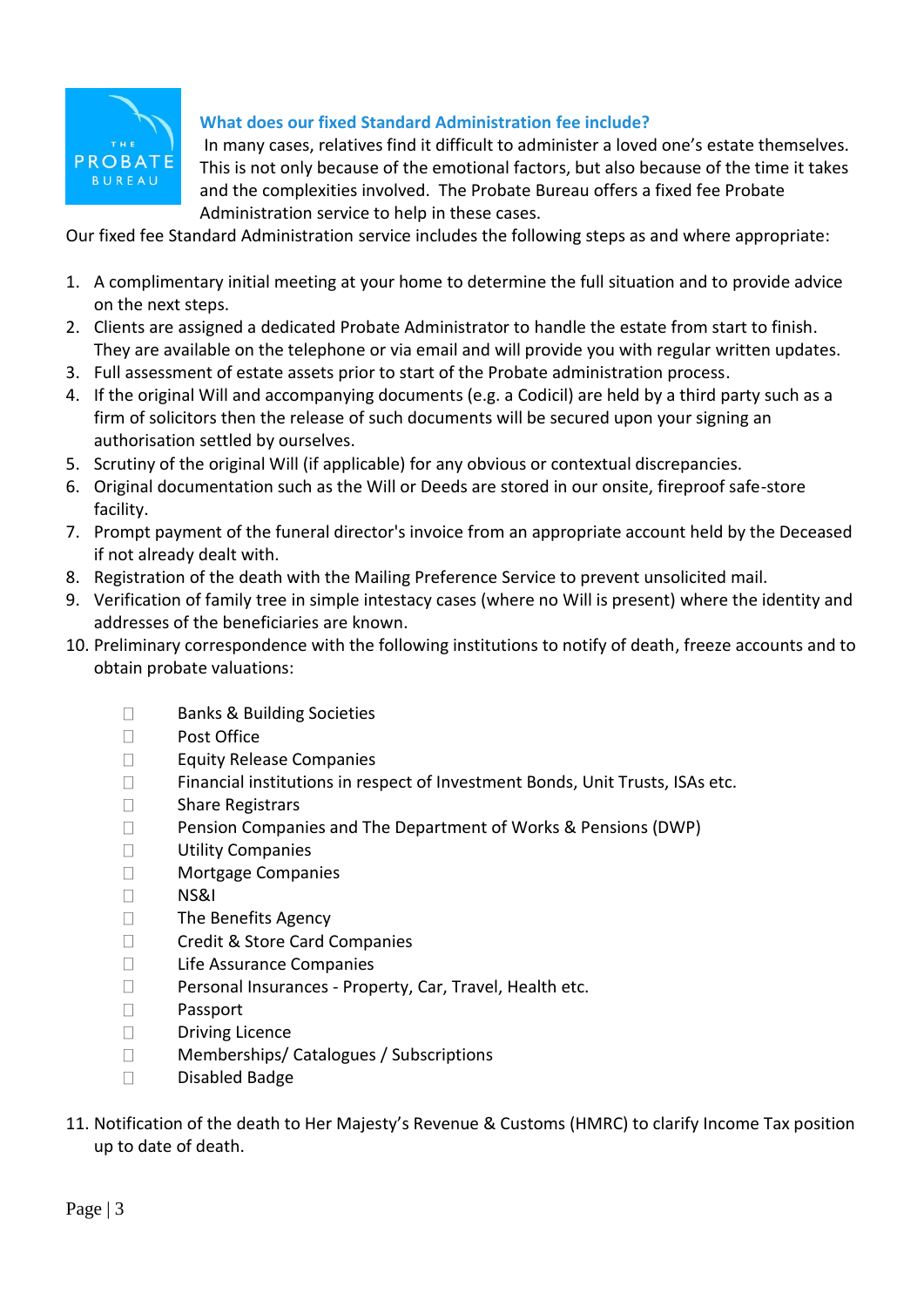- 12. Preparation of authority document for next of kin or Executor to sign appointing Director/s of The Probate Bureau to act in the administration of the estate (Power of Attorney).
- 13. Arranging professional open market valuation of deceased's property as at date of death, if applicable.
- 14. Your Probate Administrator will carry out background research on properties sold in the local area to obtain an approximate valuation as at date of death.
- 15. Once all valuations have been obtained, the gross and net estate is assessed to determine which IHT forms are necessary for filing in support of the application for the Grant of Representation.
- 16. Creating a schedule of assets and liabilities for submission.
- 17. Completion of the necessary probate application forms.
- 18. Where Inheritance Tax is payable your Administrator will:
	- i. Obtain a Inheritance Tax reference number (ITRN)
	- ii. Arrange payment of Inheritance Tax from deceased's account/s using applicable forms
	- iii. If no liquid assets are available, the Executor (or next of kin if intestate) will be advised of how to obtain necessary funding
- 19. Preparation of Oath
- 20. Arrange swearing of Oath
- 21. Submission of the application to the District Probate Registry
- 22. Receipt of the Grant of Representation
- 23. Proof read original Grant of Representation
- 24. Submission of the S27 Trustees Act legal notice to creditors for publication in the London Gazette
- 25. Arranging the sale or transfer of property with the conveyancing solicitor
- 26. Sending original Court sealed copies of the Grant of Representation and necessary withdrawal forms to relevant companies for registration and release of funds.
- 27. Completion of Estate Information Return for HMRC and adjustment accounts as required
- 28. If shareholdings are not sold via the Registrar, your Administrator will arrange the sale through a private stockbroker.
- 29. Receipt of estate funds and payment into Estate Client Account
- 30. Payment of estate liabilities and reimbursement of estate expenses
- 31. Payment of pecuniary legacies
- 32. Finalisation of utility accounts, council tax and buildings insurance.
- 33. Calculation and payment of Capital Gains Tax, where necessary
- 34. Review of estate files to ensure the following are all completed:
	- i. Identification for beneficiaries in place
	- ii. Bankruptcy searches carried out
	- iii. Outstanding assets of the estate called in
	- iv. All debts confirmed as finalised
- 35. Preparation of the Estate's final account to inclusive of full client account ledger of all credit and debit entries with supporting documents thereto
- 36. Final payments to the residuary beneficiaries in full with duplicate copies of the Estate account provided
- 37. Returning residual documents such as original Death Certificates to the instructing client
	- Please note that the above are the measures that need to be undertaken in the administration of an estate where no unforeseen problems or complexities arise. Occasionally, the unpredictable can happen and in these instances